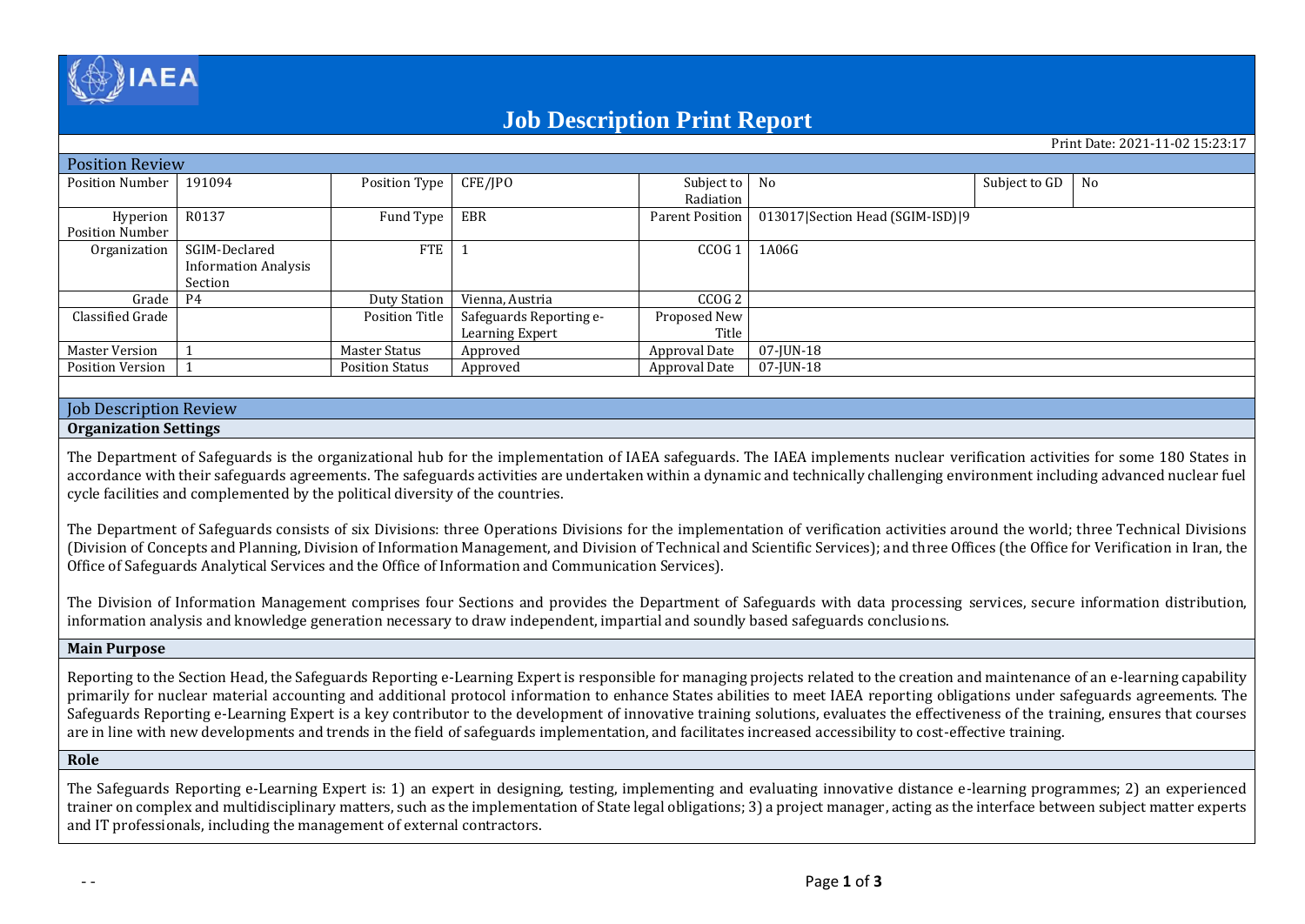# **Partnership**

The Safeguards Reporting e-Learning Expert interacts closely with staff members at all levels within the Section, Division, and Department, and particularly with the Departments Training Section to identify and address training needs, develop and implement e-learning tools, and monitor and assess delivery in the context of continual improvement. He/she also collaborates with the Office of Legal Affairs over the formulation of States obligations, liaises with external contractors supporting the development of e-learning tools and interacts with Member States counterparts to ensure optimal solutions to meet their needs.

# **Functions / Key results Expected**

Plan and implement innovative projects to create e-learning modules to support States in ensuring timeliness, correctness and completeness of reports and declarations before submission to the IAEA.

Conduct training needs analyses based on stakeholder involvement.

Develop project briefs and terms of reference, coordinating proposals with ongoing, planned and evolving departmental training activities.

Elucidate subject matter expertise in order to design syllabi and develop training material.

Establish style and formatting guidelines consistent with IAEA standards as applicable.

Ensure legal compliance of training content.

Develop ready to deploy e-learning modules using innovative training approaches and liaising with technical consultants as appropriate.

Develop and manage the process of user acceptance testing for e-learning modules prior to launch.

Evaluate the effectiveness of training and ensure a process of continuous improvement.

Build partnerships within the Division, Department(s) and beyond and provide briefings to present new e-learning tools.

| Competencies                    |                               |                                                                                                                                                                                                                                                            |  |  |  |  |  |
|---------------------------------|-------------------------------|------------------------------------------------------------------------------------------------------------------------------------------------------------------------------------------------------------------------------------------------------------|--|--|--|--|--|
| <b>Core Competencies</b>        |                               |                                                                                                                                                                                                                                                            |  |  |  |  |  |
| Occupational Role<br>Competency |                               | Definition                                                                                                                                                                                                                                                 |  |  |  |  |  |
| Communication                   | Individual Contributor        | Communicates orally and in writing in a clear, concise and impartial manner. Takes time to listen to and<br>understand the perspectives of others and proposes solutions.                                                                                  |  |  |  |  |  |
| <b>Achieving Results</b>        | Individual Contributor        | Takes initiative in defining realistic outputs and clarifying roles, responsibilities and expected results in the<br>context of the Department/Division's programme. Evaluates his/her results realistically, drawing<br>conclusions from lessons learned. |  |  |  |  |  |
| Teamwork                        | <b>Individual Contributor</b> | Actively contributes to achieving team results. Supports team decisions.                                                                                                                                                                                   |  |  |  |  |  |
| Planning and Organizing         | Individual Contributor        | Plans and organizes his/her own work in support of achieving the team or Section's priorities. Takes into<br>account potential changes and proposes contingency plans.                                                                                     |  |  |  |  |  |
|                                 |                               |                                                                                                                                                                                                                                                            |  |  |  |  |  |
| <b>Functional Competencies</b>  |                               |                                                                                                                                                                                                                                                            |  |  |  |  |  |
| Competency                      | Occupational Role             | Definition                                                                                                                                                                                                                                                 |  |  |  |  |  |
| Client orientation              | Specialist                    | Helps clients to analyse their needs. Seeks to understand service needs from the client's perspective and<br>ensure that the client's standards are met.                                                                                                   |  |  |  |  |  |
| Knowledge sharing and learning  | Specialist                    | Actively seeks learning opportunities and actively shares knowledge and information with others; shares<br>specialized knowledge, skills and learning from experience across different situations and contexts                                             |  |  |  |  |  |